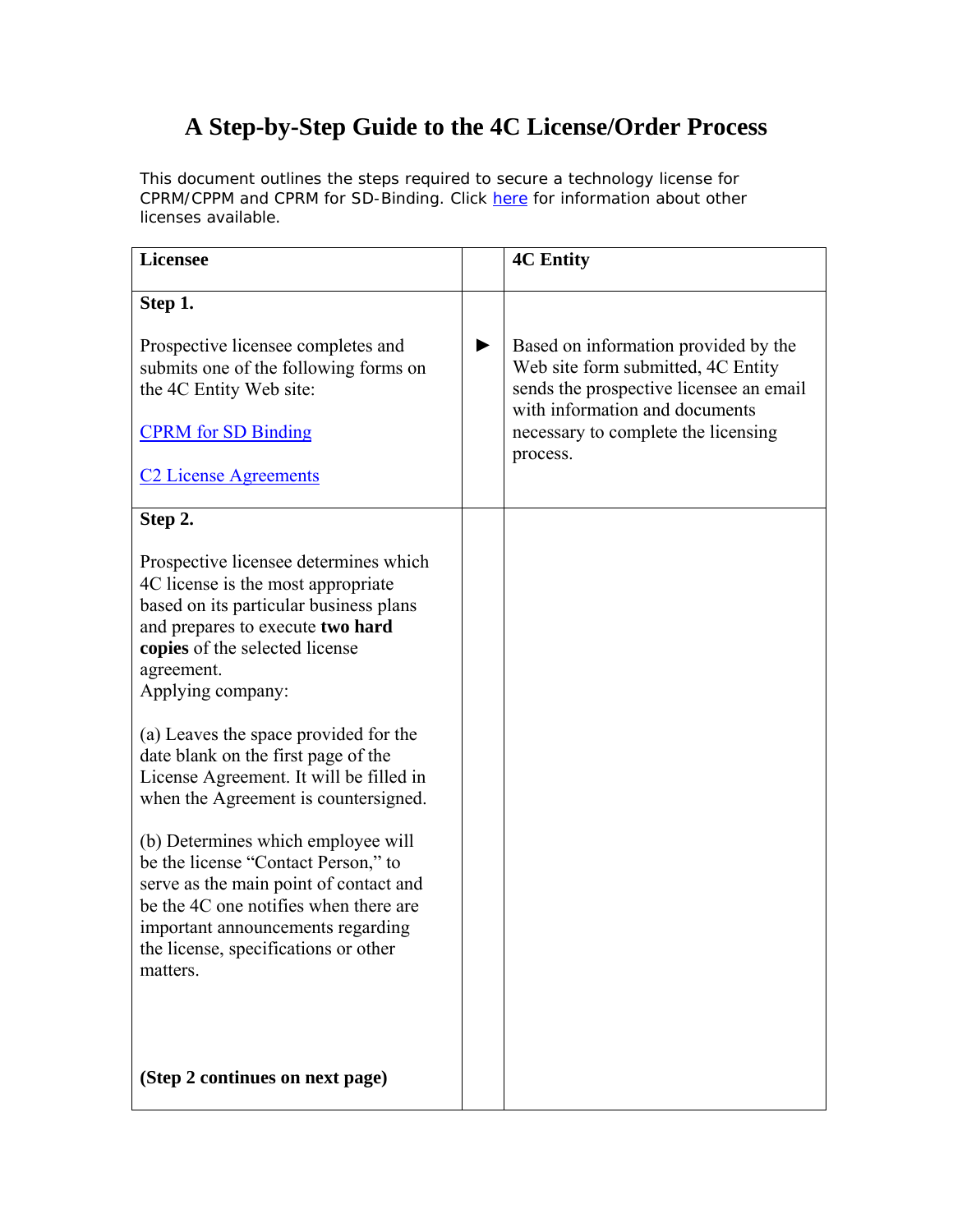| <b>Step 2 (continued)</b>                                                                                                                                                                                                                                                                                                                 |  |
|-------------------------------------------------------------------------------------------------------------------------------------------------------------------------------------------------------------------------------------------------------------------------------------------------------------------------------------------|--|
| (c) Selects a company officer, such as<br>President or CEO with the authority to<br>bind the company to the terms and<br>conditions of the agreement, to sign<br>two originals of the license.                                                                                                                                            |  |
| (d) Designates an "Adopter Contact" to<br>receive all confidential information or<br>highly confidential information. The<br>transfer of technology (an order) requires<br>that the Adopter contact obtain PGP keys<br>by following the PGP procedures<br>provided by www.pgp.com and 4C<br>Entity.                                       |  |
| (e) Applicant Companies electing the<br><b>Production/Sales license must ensure</b><br>that all employees who will be working<br>with the technology when it is in a state<br>where the secrets could be revealed<br>complete and sign duplicate originals<br>of Exhibit "D" from the license.                                            |  |
| When completing the License Agreement<br>"Exhibit D" form, please use the space"<br>between "a" and ("Adopter") which<br>appears at the top of the page, to indicate<br>the type of business. Examples would be,<br>but not limited to the following: "a<br>Delaware LLC", "a Japanese<br>Corporation", or "a California<br>Corporation". |  |
| Duplicate originals must be sent to 4C<br>Entity with the license application -- or<br>separately if sent after the<br>countersignature date of Agreement if<br>later adding Authorized Employees".                                                                                                                                       |  |
| (f) Completes the category order form<br>(and also a technology order form if<br>desired).<br>(Step 2 continues on next page)                                                                                                                                                                                                             |  |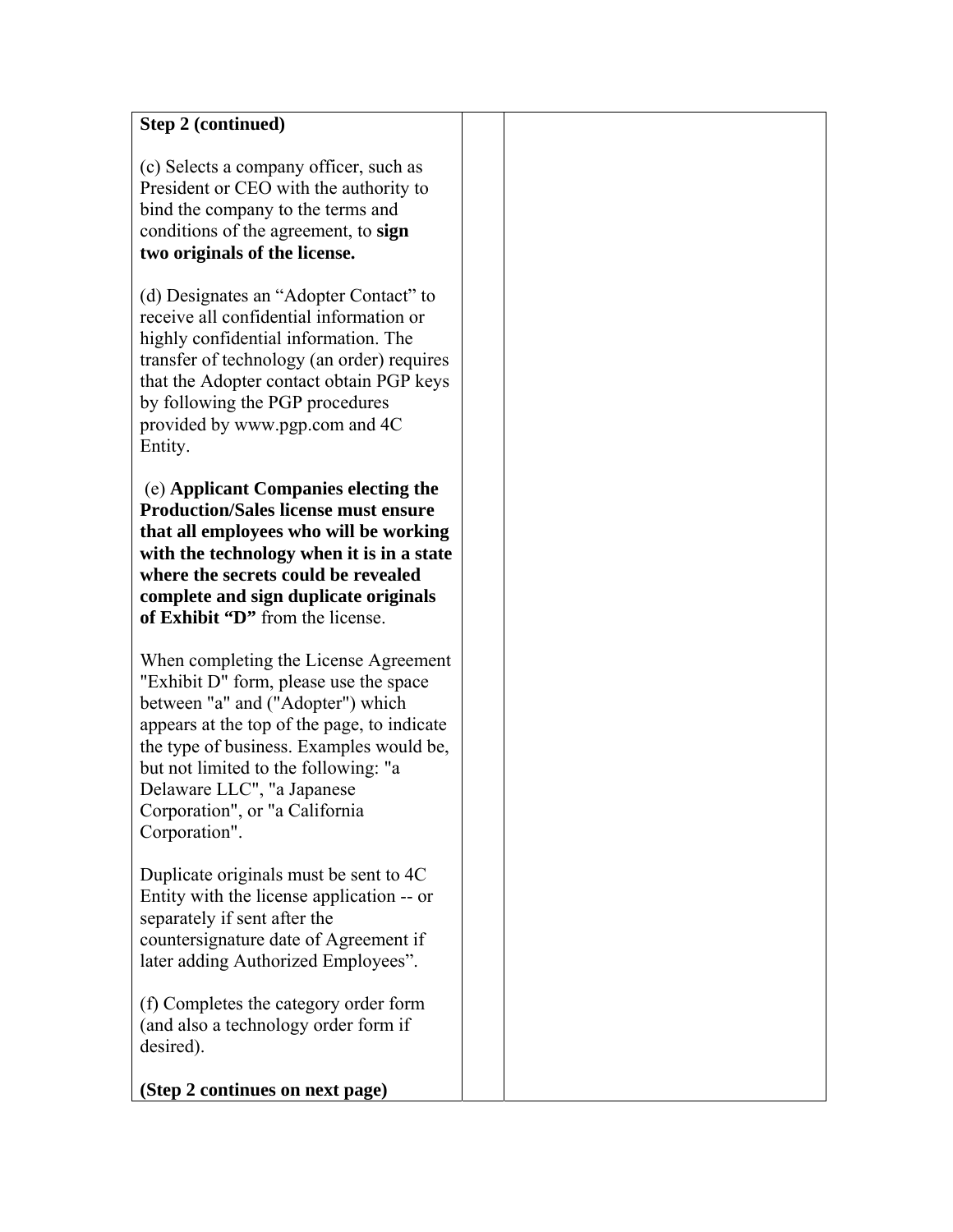| <b>Step 2 (continued)</b>                                                                                                                                                                                                                                                                                                                                                                                                                                                                                                                                                 |   | <b>4C Entity will:</b>                                                                                                                                                                                                                                                                                                                                                                                 |
|---------------------------------------------------------------------------------------------------------------------------------------------------------------------------------------------------------------------------------------------------------------------------------------------------------------------------------------------------------------------------------------------------------------------------------------------------------------------------------------------------------------------------------------------------------------------------|---|--------------------------------------------------------------------------------------------------------------------------------------------------------------------------------------------------------------------------------------------------------------------------------------------------------------------------------------------------------------------------------------------------------|
| (g) Sends two original fully completed<br>and executed license agreements,<br>category order form and technology order<br>form $(s)$ to 4C Entity at:<br>4C Entity, LLC<br>225 B Cochrane Circle<br>Morgan Hill CA 95037<br>$+1.408.776.2014$<br>Note: The <b>New York Agent form</b> may<br>be sent at this time also. The NY Agent<br>contact details are due within 30 days<br>from the "Effective Date" of the license<br>and must be received and verified before<br>any order is processed, countersigned<br>license is returned or license certificate is<br>sent. |   | 4C Entity will<br>(a) Review application and verify its<br>accuracy.<br>(b) Countersign the two original license<br>documents.<br>(c) Prepare invoices based on the<br>category order form and any technology<br>order(s) received.                                                                                                                                                                    |
|                                                                                                                                                                                                                                                                                                                                                                                                                                                                                                                                                                           |   |                                                                                                                                                                                                                                                                                                                                                                                                        |
| Step 3.<br>Prospective licensee makes payment on<br>the invoice for the annual administration<br>fees relating to its chosen category or<br>categories.                                                                                                                                                                                                                                                                                                                                                                                                                   | ▶ | <b>4C Entity will:</b><br>After verifying full payment of the<br>invoice, 4C Entity provides new<br>licensee with countersigned agreement,<br>license certificate (if licensee elected the<br>Production/Sales portion of the license<br>agreement), and if applicable,<br>specifications related to the category or<br>categories selected under the<br>Production/Sales portion of the<br>agreement. |
| Step 4.<br>New licensee's adopter contact completes<br>and signs a technology order form for<br>device keys and/or media key blocks.<br>(Note: This may be sent with license<br>application, but won't be processed<br>unless all licensing issues have been<br>resolved.) Adopter contact sends the<br>original executed technology order form,<br>PGP key on a CD-R and faxes a PGP<br>"fingerprint."                                                                                                                                                                   | ▶ | <b>4C Entity will:</b><br>4C Entity checks and verifies the<br>authenticity and correctness of the<br>adopter contact's public PGP key. 4C<br>Entity then prepares an invoice related<br>to the new licensee's technology order.                                                                                                                                                                       |